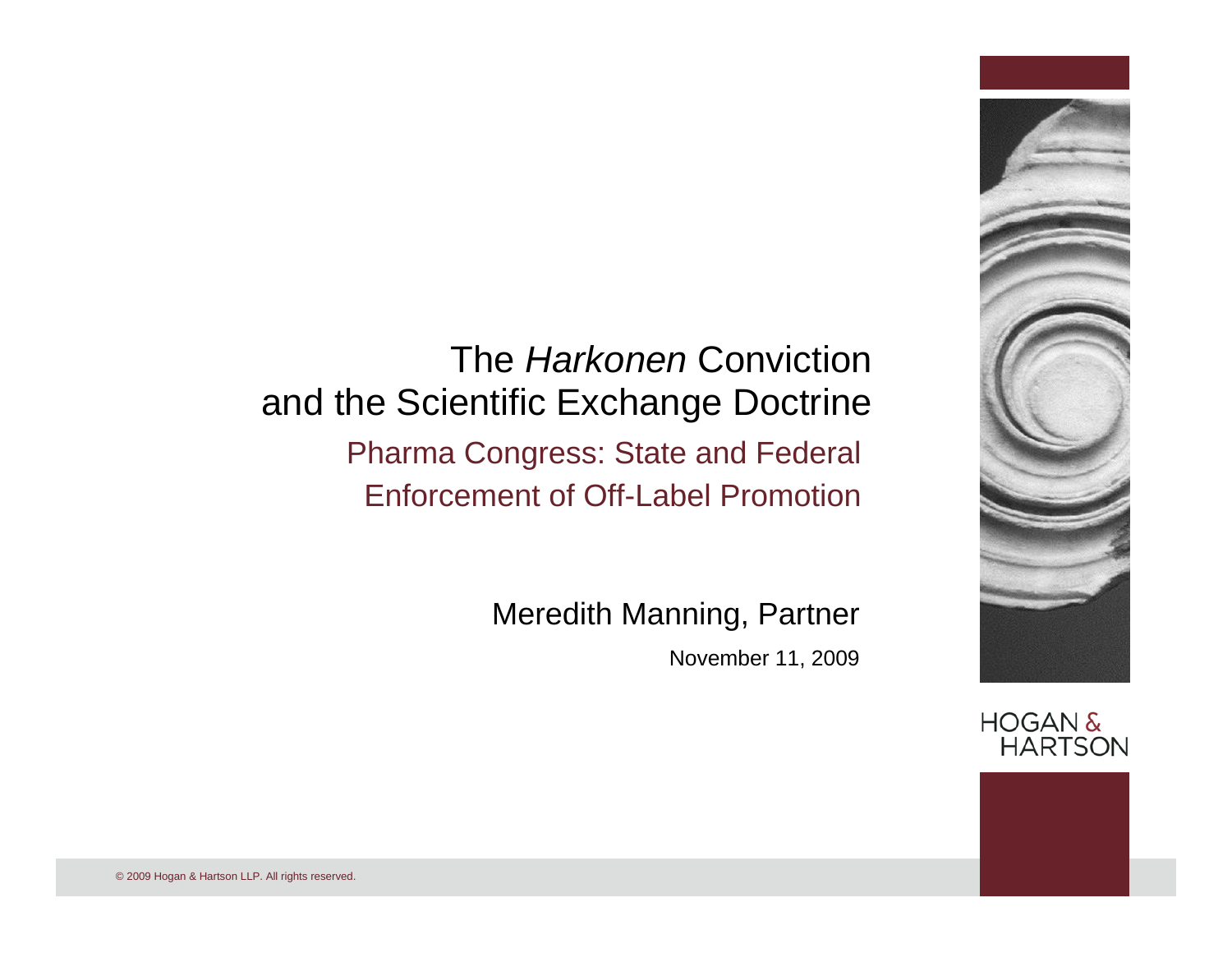# **Facts Regarding of Actimmune**

- HOGAN & HARTSON
- Dr. W. Scott Harkonen was the CEO of InterMune from 1998 to 2003 and a member of the Board of Directors
- Actimmune has two narrow orphan indications:
	- for reducing the frequency and severity of serious infections associated with Chronic Granulomatous Disease and
	- for delaying time to disease progression in patients with severe, malignant osteopetrosis
- DOJ alleged that InterMune falsely marketed Actimmune (interferon gamma-1b) to treat idiopathic pulmonary fibrosis (IPF)
- Company settled civil and criminal claims for \$36M in 2007
	- \$6.2M to the States
	- Deferred Prosecution Agreement
	- Corporate Integrity Agreement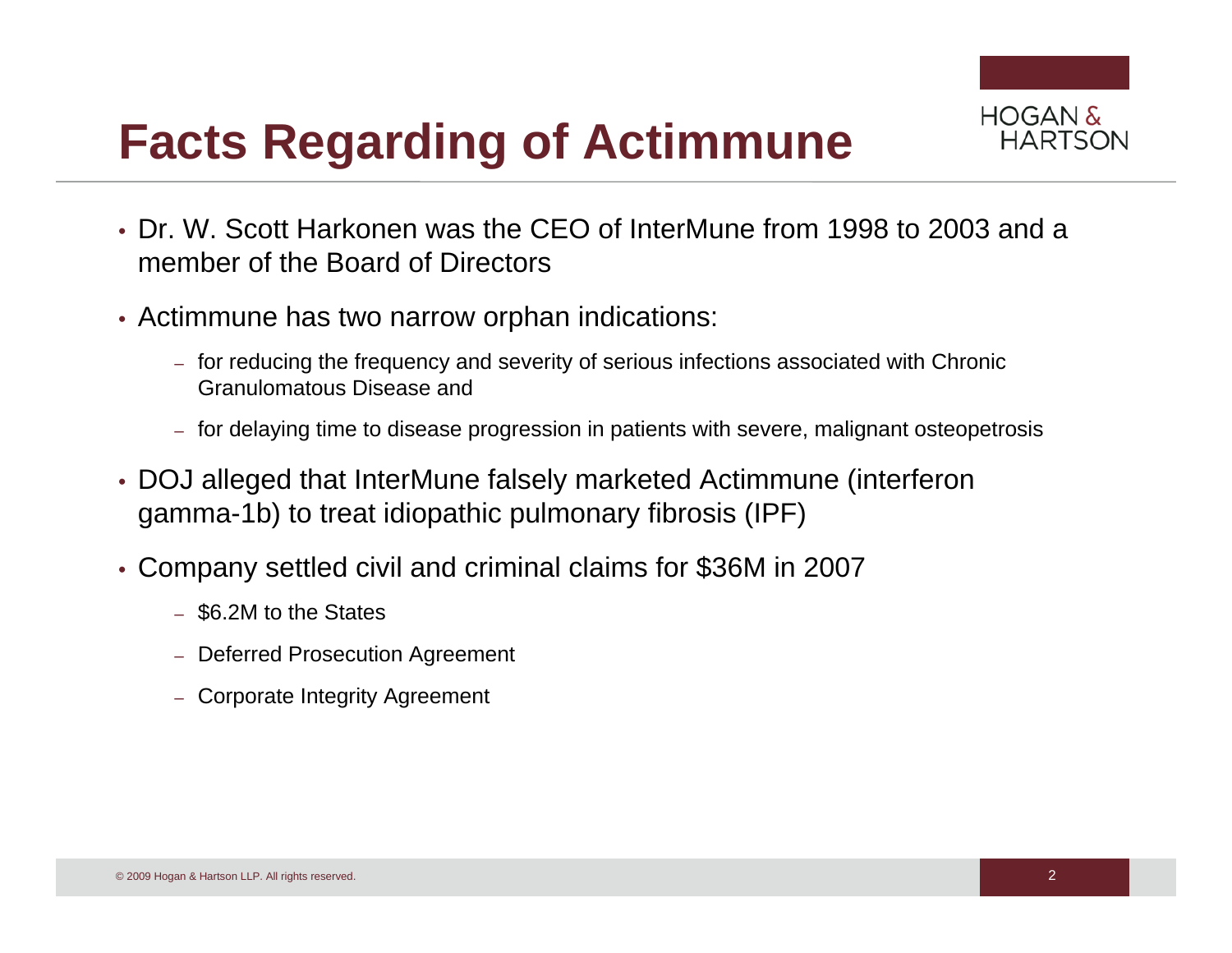# **Harkonen's Conduct**



- InterMune issued a press release announcing the results of a clinical trial of Actimmune for treatment of IPF on August 28, 2002
- "InterMune Announces Phase III Data Demonstrating Survival Benefit of Actimmune in IPF: Reduces Mortality by 70% in Patients with Mild to Moderate Disease"
	- The study had failed to achieve its primary endpoint, and these conclusions were based on post-hoc subset analyses
	- InterMune presented these data to FDA which found them insufficient to support an indication without further testing
- Government alleged that Harkonen:
	- Drafted the press release's title and controlled its contents
	- Hired a marketing firm to evaluate the release's effect on pulmonologists' willingness to prescribe
	- Sent release to all sales reps
	- Faxed to more than 2000 pulmonologists
	- Included the press release along with drug shipments by specialty pharmacies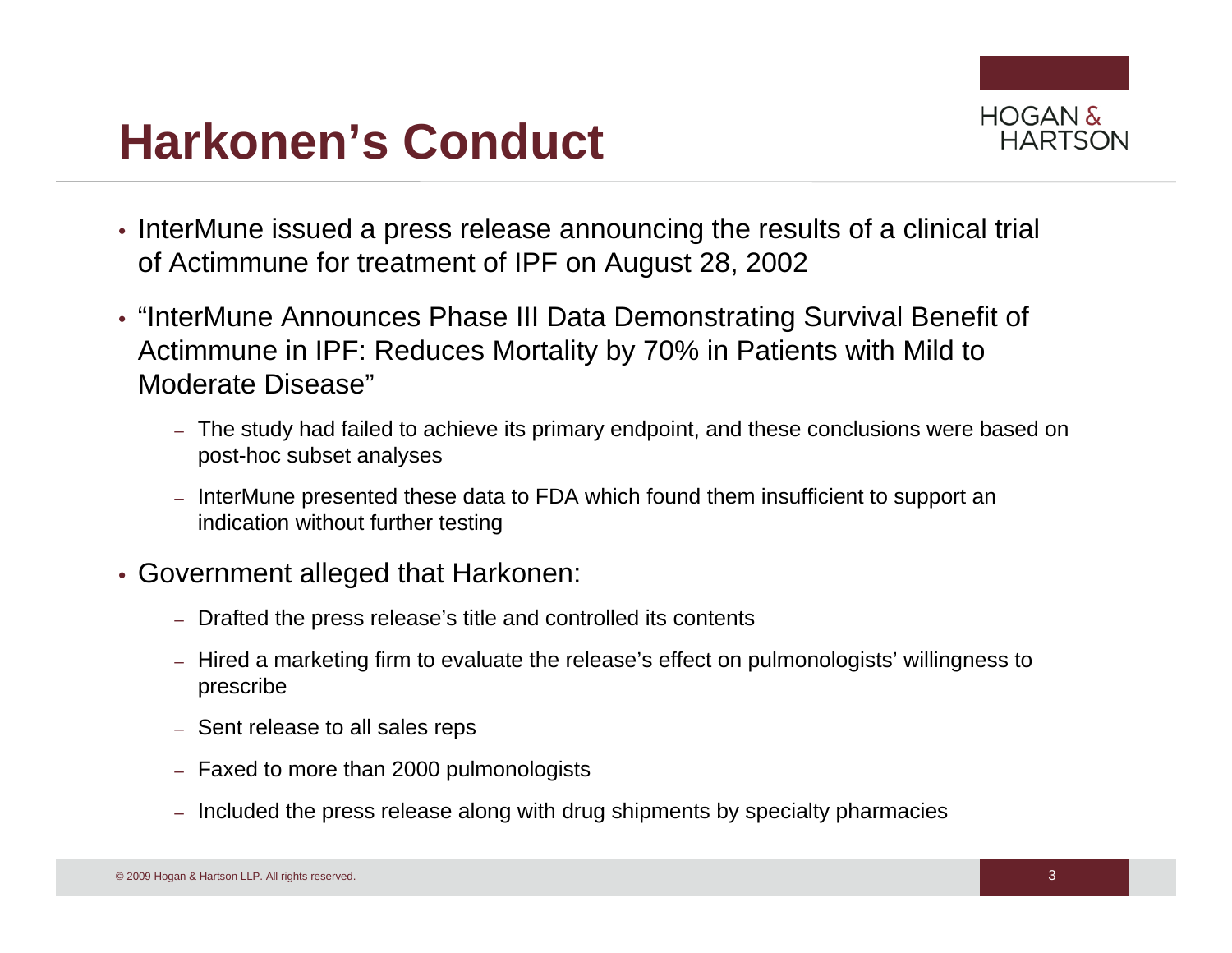

### **The Indictment and the Motion to Dismiss**

- Harkonen was indicted in March 2008
- Charged with two counts related to the press release:
	- wire fraud, 18 USC 1343
	- FDCA causing the misbranding of a new drug and disseminating the press release with "intent to defraud or mislead." 21 USC 331(k), 333(a)(2) and 352(a)
- Harkonen filed a motion to dismiss the indictment which included two arguments
	- 1) The press release did not constitute labeling for Actimmune
		- Rather, it fell within a safe harbor for scientific exchange
	- 2) The press release was protected by the First Amendment as pure scientific speech or commercial speech intertwined with scientific speech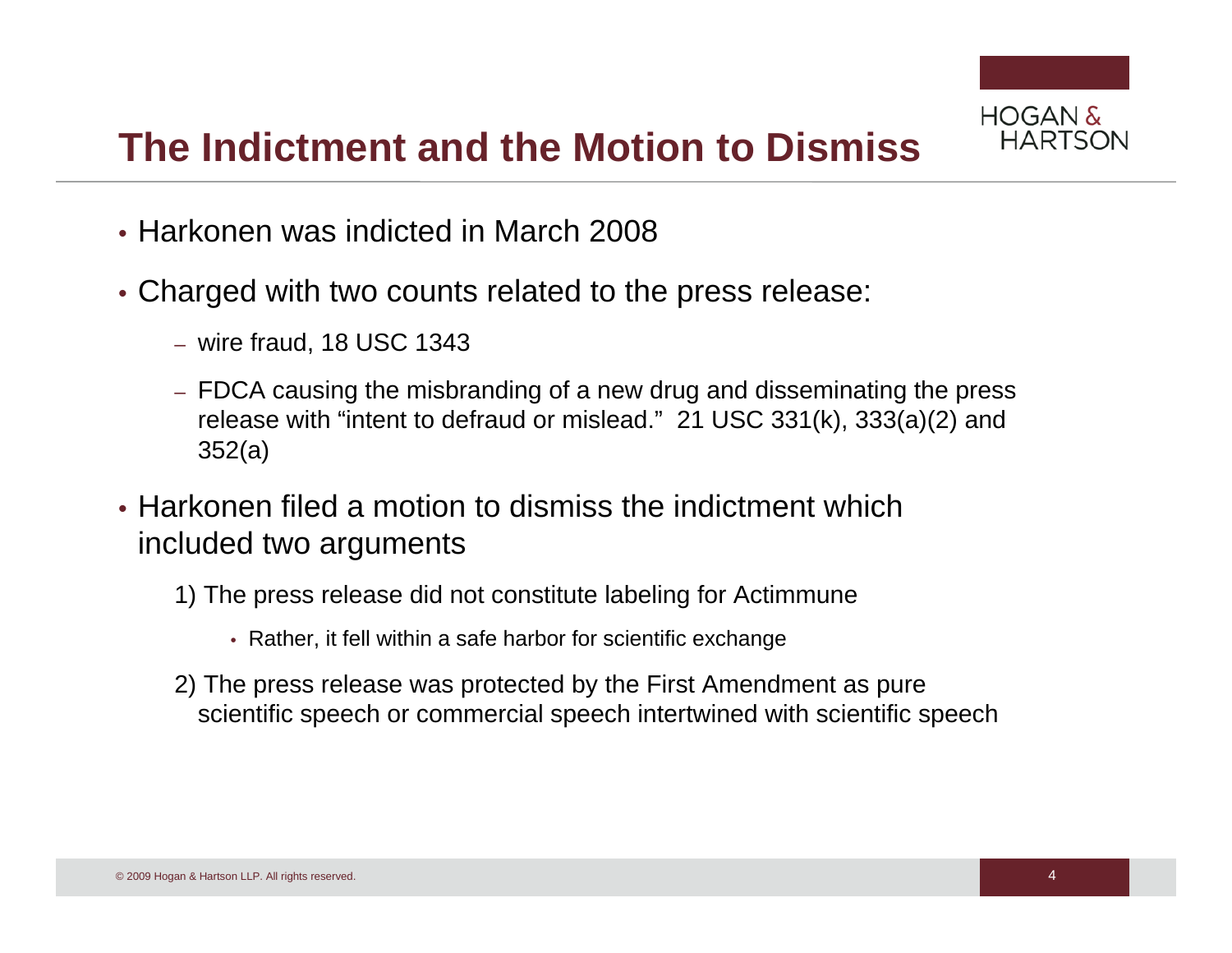

- 1) The press release is labeling under the *Kordel* doctrine
	- "… labeling under the FDCA is construed expansively, such that it may encompass nearly every form of promotional activity, including package inserts, pamphlets, mailing pieces, fax bulletins, reprints of press releases, and all other literature that supplements, explains, or is otherwise textually related to the product."

#### 2) The press release is not protected speech under the First Amendment

- "That the speech is a press release and not a peer-reviewed publication, that it refers to a specific commercial product on the Market (Actimmune), and that it was unquestionably disseminated for commercial benefit…are allegations that take the speech at issue outside the realm of pure speech and move it towards the realm of commercial speech."
- "Government has right to regulate false and misleading statements made to doctors and patients about drug products…."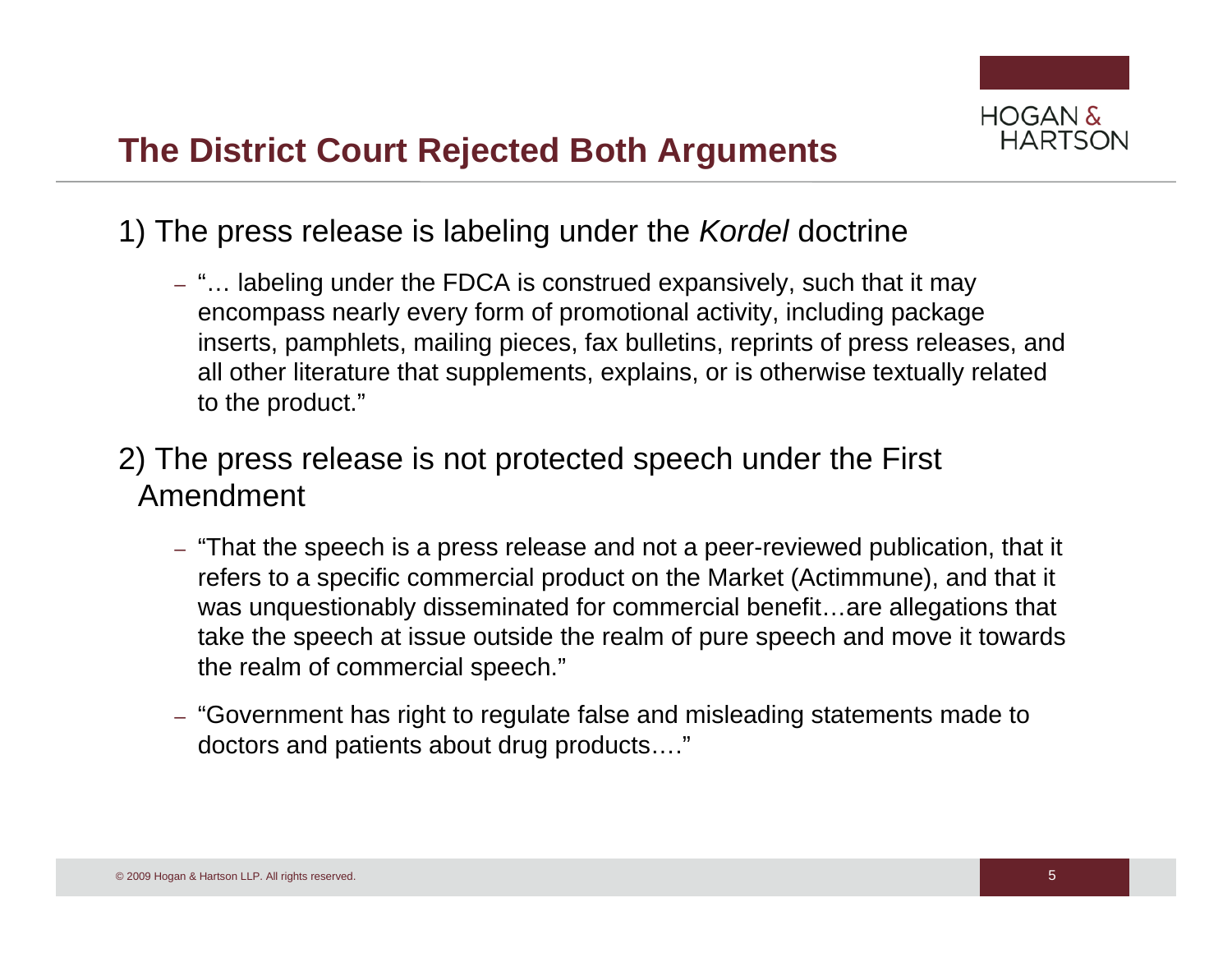# **The Trial**



- Jury trial in Northern District of California lasted three weeks
- Harkonen put on witnesses who alleged that others in the company were responsible for the press release
- Found guilty of wire fraud on September 29, 2009
	- Acquitted of misbranding charge
- Sentencing has not yet occurred:
	- Maximum penalty under 18 USC 1343 is 20 years in prison, \$250K fine and 3 years of supervised release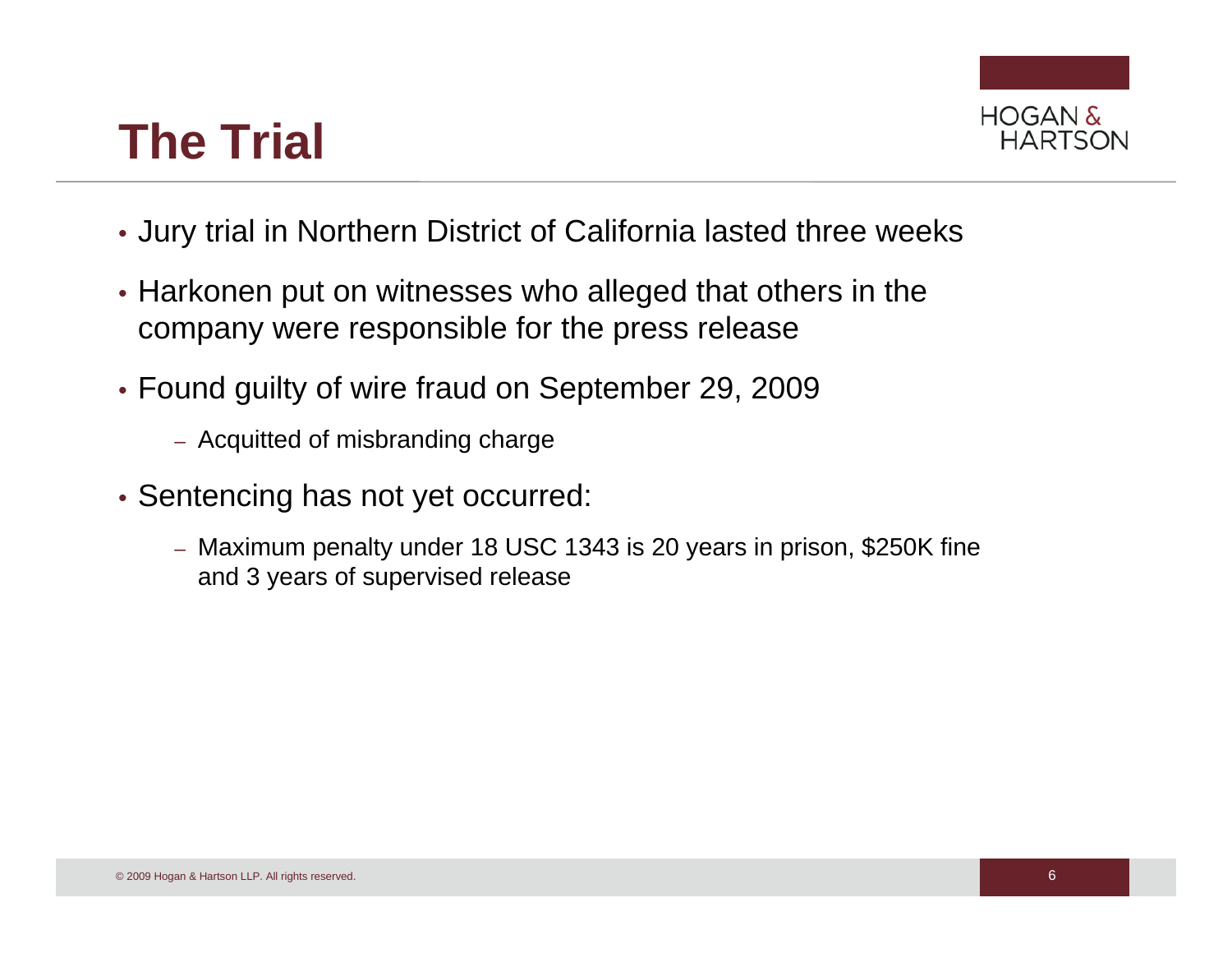# **DDMAC on News Material**



- Tom Abrams, answering questions at a FDLI conference in September, stated that press releases describing a specific product should be submitted to FDA/DDMAC under Form 2253
- October 8, 2009: FDA issued a Warning Letter to King Pharmaceuticals for video news releases regarding Embeda (morphine sulfate and naltrexone HCl) Extended Release Capsules
	- Omitting and/or minimizing the risk information
	- Failing to present the limitations of Embeda's approved indication, and
	- Presenting misleading claims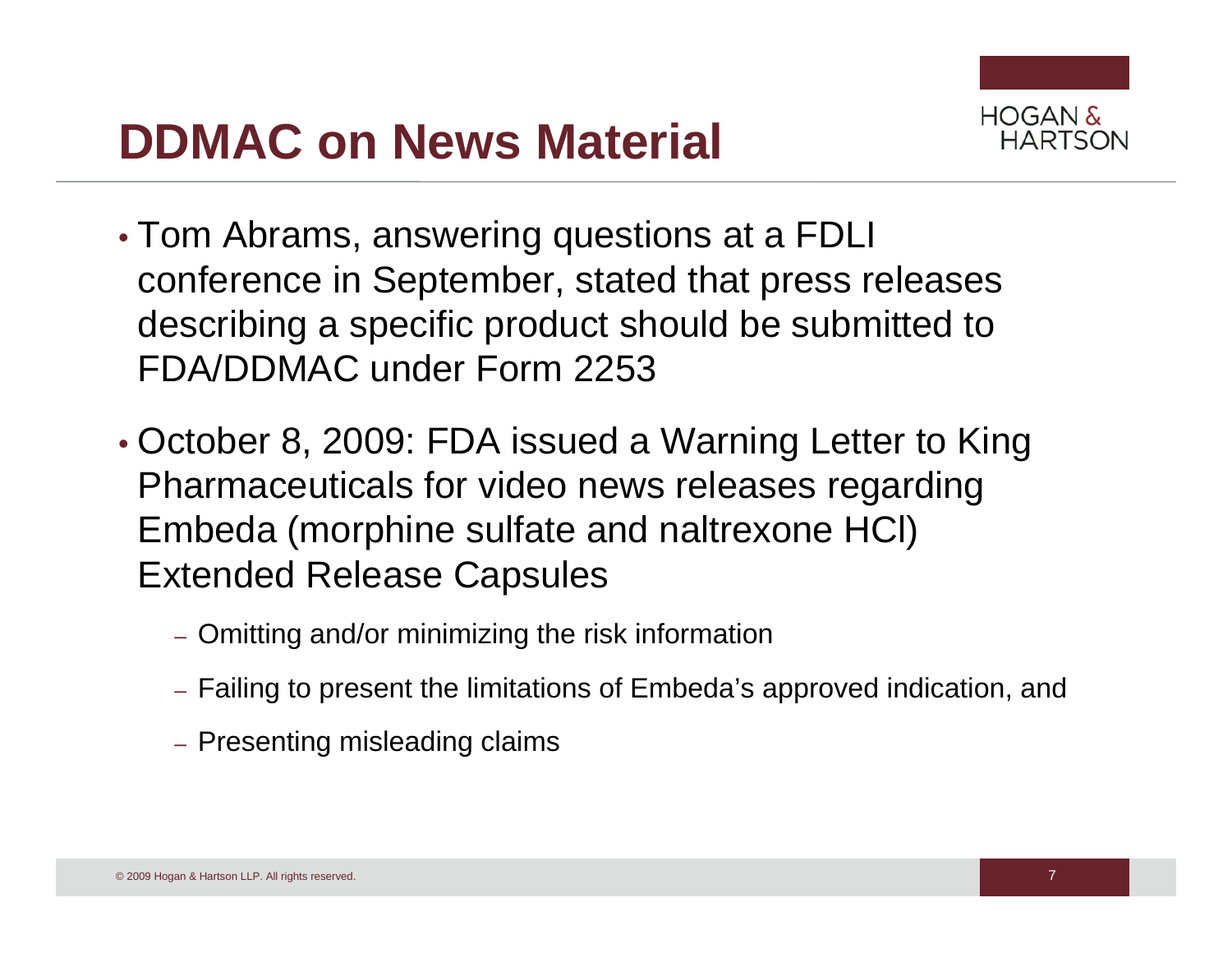## **Difficult Balance with Scientific Exchange Doctrine**



- Section 312.7 recognizes that companies have a need to announce data, particularly to investors
- Now must carefully assess risks
	- Especially with respect to new data about approved products
- FDA/SEC MOU may take on new meaning
	- When is the announcement made? How is it presented?
- Submit on Form 2253 if the press release will be used in the field
	- Harkonen's use of the release beyond notifying investors through the media was a critical factor in influencing whether it was "scientific exchange"